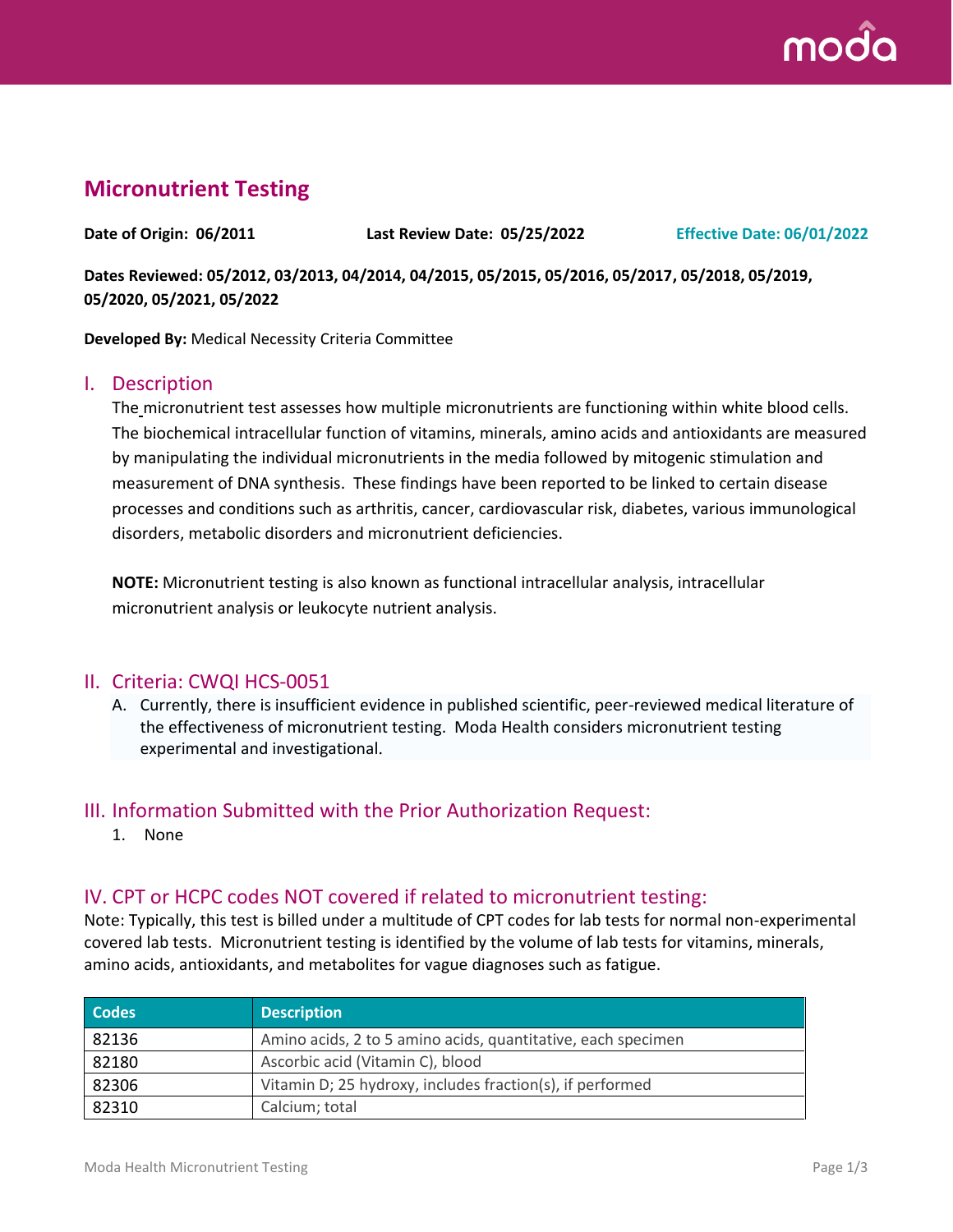| 82379 | Carnitine (total and free), quantitative, each specimen        |
|-------|----------------------------------------------------------------|
| 82495 | Chromium                                                       |
| 82525 | Copper                                                         |
| 82607 | Cyanocobalamin (Vitamin B-hyphen12)                            |
| 82652 | Vitamin D; 1, 25 dihydroxy, includes fraction(s), if performed |
| 82725 | Fatty acids, nonesterified                                     |
| 82746 | Folic acid; serum                                              |
| 82978 | Glutathione                                                    |
| 83735 | Magnesium                                                      |
| 83783 | Manganese                                                      |
| 84207 | Pyridoxal phosphate (Vitamin B-hyphen6)                        |
| 84252 | Riboflavin (Vitamin B-hyphen2)                                 |
| 84255 | Selenium                                                       |
| 84425 | Thiamine (Vitamin B-hyphen1)                                   |
| 84446 | Tocopherol alpha (Vitamin E)                                   |
| 84590 | Vitamin A                                                      |
| 84591 | Vitamin, not otherwise specified                               |
| 84597 | Vitamin K                                                      |
| 84630 | Zinc                                                           |

## V. Annual Review History

| <b>Review Date</b> | <b>Revisions</b>                                                            | <b>Effective Date</b> |
|--------------------|-----------------------------------------------------------------------------|-----------------------|
| 03/2013            | Annual Review: Added table with review date, revisions, and effective date. | 04/03/2013            |
| 04/2014            | Annual Review: No changes                                                   | 04/30/2014            |
| 04/2015            | Annual Review: No changes                                                   | 04/25/2015            |
| 05/2016            | Annual Review: No changes                                                   | 05/25/2016            |
| 05/2017            | Annual Review: Updated to new template, no changes                          | 5/25/2017             |
| 05/2018            | Annual Review: No changes; added CPT codes potentially related to           | 05/24/2018            |
|                    | micronutrient testing.                                                      |                       |
| 05/2019            | Annual Review: No changes                                                   | 06/01/2019            |
| 05/2020            | Annual Review: No content changes                                           | 06/01/2020            |
| 05/2021            | Annual Review: No content changes                                           | 06/01/2021            |
| 05/2022            | Annual Review: No content changes                                           | 06/01/2022            |

### VI. References

- 1. Spectracell Laboratories: Advanced Clinical Testing. (No date). Nutritional status and health: Implication in common chronic conditions. Accessed on April 25, 2015 at: http://www.spectracell.com/clinicians/products/mnt/
- 2. Filipek PA, Accardo PJ, Ashwal S, Baranek GT, Cook EH Jr, Dawson G, Gordon B, Gravel JS, Johnson CP, Kallen RJ, Levy SE, Minshew NJ, Ozonoff S, Prizant BM, Rapin I, Rogers SJ, Stone WL, Teplin SW, Tuchman RF, Volkmar FR. Practice parameter: screening and diagnosis of autism: report of